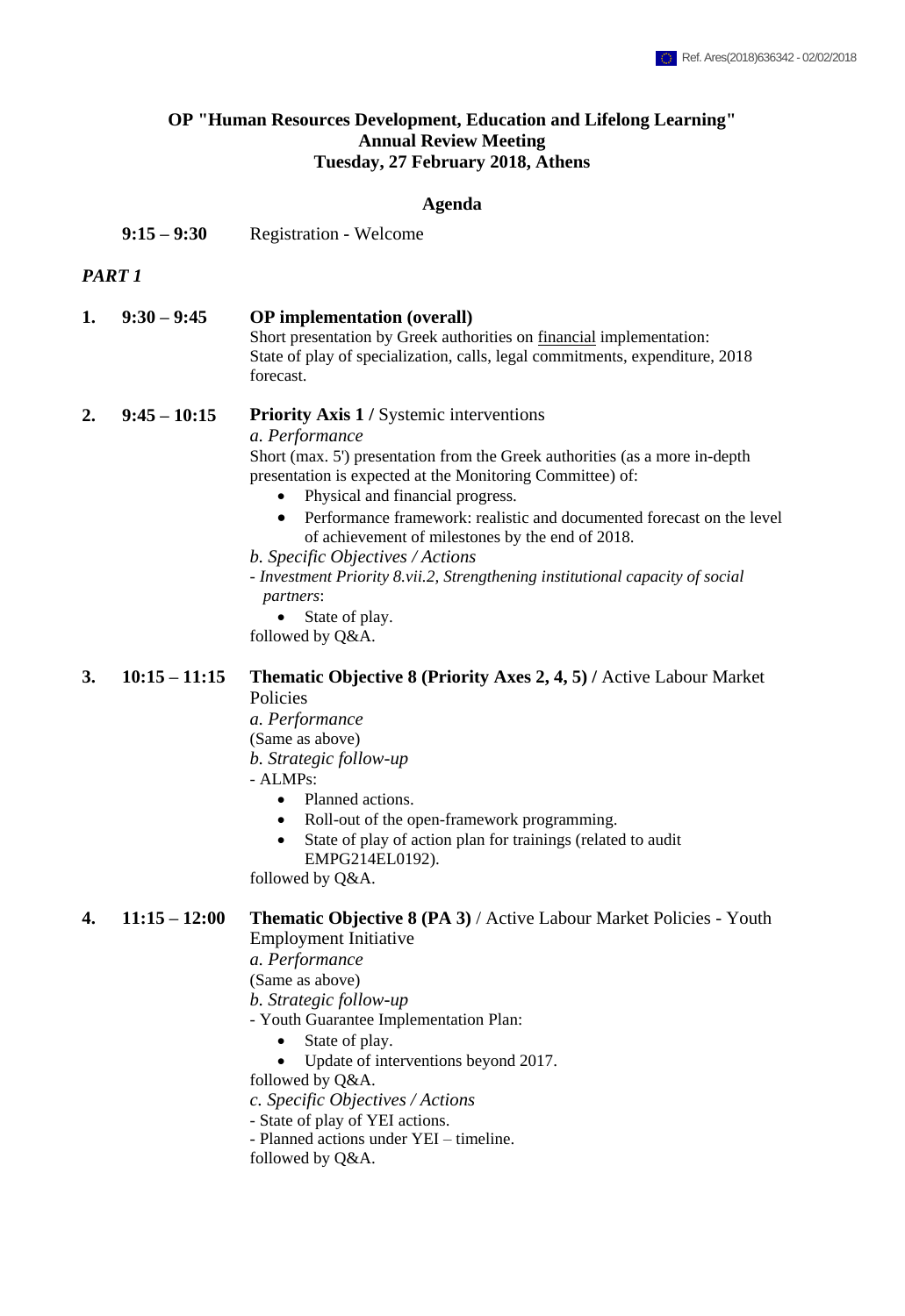### **5. 12:00 – 12:30 Thematic Objective 9 (PA 2, 4, 5)** / Social Inclusion

*a. Performance* 

(Same as above)

*b. Strategic follow-up* 

- Social Economy:

- Update on the action plan for the systemic intervention 5 ''Social economy and social entrepreneurship''.
- *c. Specific Objectives / Actions*

*- 9.v.1, Creation of new jobs by strengthening the establishment and operation of social enterprises:*

 Update on actions regarding social economy (including concrete actions/calls, budget and relevant dates).

followed by Q&A.

*Required for morning session: Min. Labour, OAED*

**12:30 – 13:30 Lunch Break**

### **6. 13:30 – 14:10 Thematic Objective 10 (PA 6, 8, 9)** / Early School Leaving

*a. Performance* 

(Same as above)

*b. Strategic follow-up* 

- Provision of Teacher education and training:
	- State of play of national training system (2018-2020 Education Action Plan).
	- Linkages with MoU / OECD review.

followed by Q&A.

*c. Specific Objective / Action*

*- 10.i.3: Upgrading and modernising teachers knowledge and skills.*

 Brief update on implementation: teachers targeted, difficulties in implementation, ways forward.

followed by Q&A.

# **7. 14:10 – 14:50 Thematic Objective 10 (PA 7, 8, 9) /** Vocational Education and

Training

*a. Performance* 

(Same as above)

*b. Strategic follow-up* 

- Strategy for *Vocational Education and Training*:

- Operationalization of strategy (VET implementation plan): setbacks, improvements, planning ahead.
- Technical Assistance.

followed by Q&A.

*c. Specific Objectives / Actions*

*- 10.iv.1, Increasing the number of apprentices / students / graduates participating in apprenticeship programmes:*

- Brief presentation of on-going action targeting EPAL graduates (incl. communication plan).
- Activation of VET & Apprenticeships supporting measures (curricula / material / training, etc., governance, student accreditation, "*New start in EPAL"* and partnerships).

followed by Q&A.

*Required for afternoon session: Min. Education, IEP.*